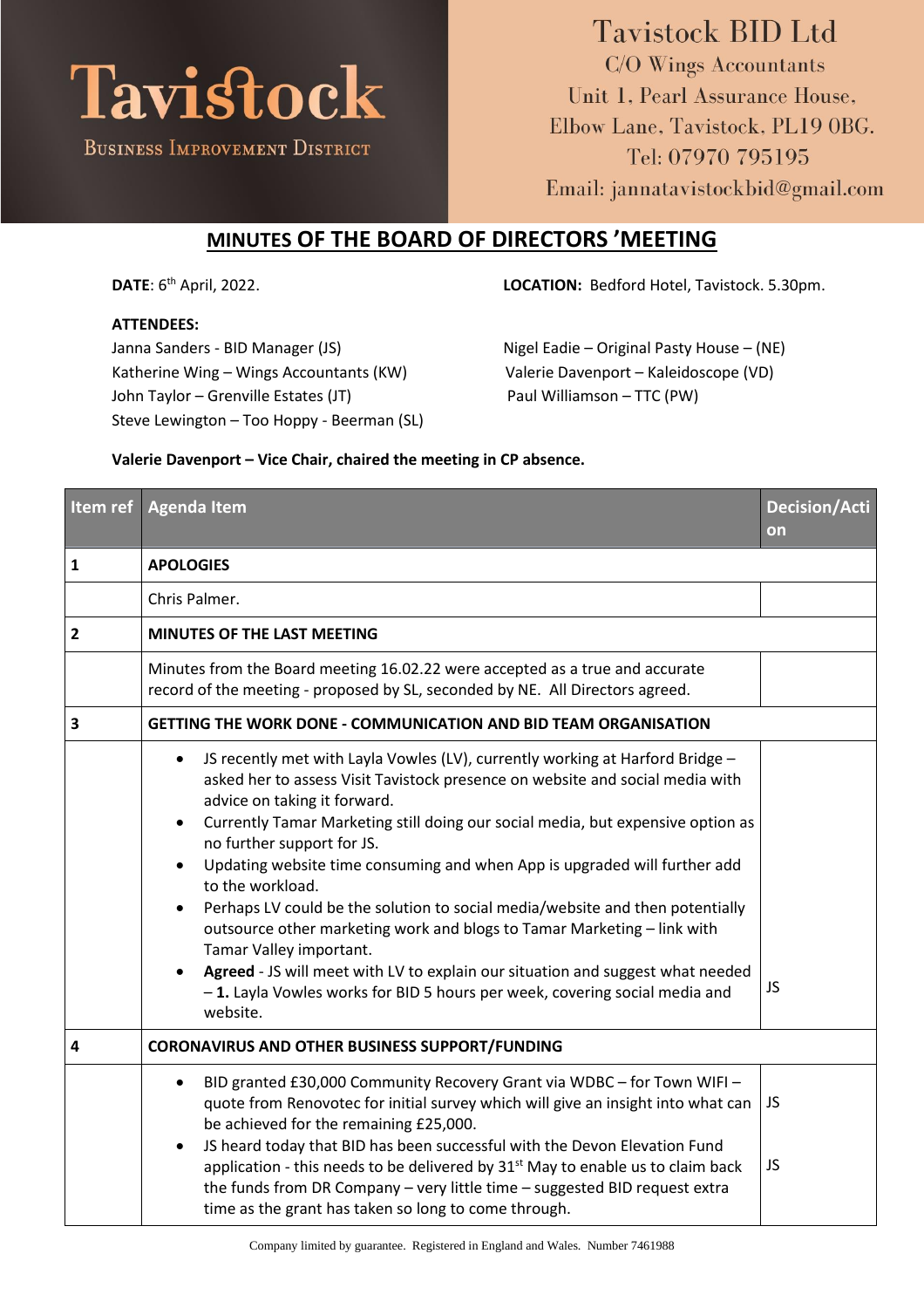|   | £14,100 funding for:- development of VT marketing strategy through CACI<br>report to cover - website updates; develop town merchandise; create new<br>town trails; new window signage - JS reduced match funding to £2,900.<br>THT Elevation Grant - Jo Butler to deliver group marketing report and<br>marketing strategy - £25,000.<br>ERDF fund now closed - recent purchases/commissions - Tavistock marketing<br>£3,800. Tavistock Placemaking - £4,080. Town APP - £2,580. Town<br>Films/Children - £2,500. Jubilee Planning £2,499.00.<br>JS now secured £1,500 sponsorship towards hanging baskets for 2022 from<br>three sponsors. Dartmoor Deli and Fulford's expressed interest in remaining<br>£500.<br>JT funding project costing £5,000 to cover development of a new Visit<br>Tavistock heritage trail available to download from website. | JS<br>JT |  |
|---|-----------------------------------------------------------------------------------------------------------------------------------------------------------------------------------------------------------------------------------------------------------------------------------------------------------------------------------------------------------------------------------------------------------------------------------------------------------------------------------------------------------------------------------------------------------------------------------------------------------------------------------------------------------------------------------------------------------------------------------------------------------------------------------------------------------------------------------------------------------|----------|--|
| 5 | <b>FINANCIAL REPORT</b>                                                                                                                                                                                                                                                                                                                                                                                                                                                                                                                                                                                                                                                                                                                                                                                                                                   |          |  |
|   | KW reported that she had updated the spreadsheet this afternoon - updates<br>in hand with JS - a number of levy payers have now paid outstanding invoices.                                                                                                                                                                                                                                                                                                                                                                                                                                                                                                                                                                                                                                                                                                |          |  |
| 6 | <b>HANGING BASKETS</b>                                                                                                                                                                                                                                                                                                                                                                                                                                                                                                                                                                                                                                                                                                                                                                                                                                    |          |  |
|   | Existing and new baskets are with Blooming Baskets.<br>JS shared concerns regarding - TTC has confirmed they can fulfil the watering<br>$\bullet$<br>contract again for 2022. Cost £27 per basket. £5,130 for all existing baskets,<br>plus £405 for new ones. Alison will charge £30 per basket for new ones -<br>another £900. JS to coordinate delivery / contract with TTC.                                                                                                                                                                                                                                                                                                                                                                                                                                                                           | JS       |  |
| 7 | AROUND TOWN Update on empty premises and Businesses closing/opening                                                                                                                                                                                                                                                                                                                                                                                                                                                                                                                                                                                                                                                                                                                                                                                       |          |  |
|   | Refill shop open<br>Heather Jane & co opening soon - likely in Pannier Market surround<br>Saltrock opened in the old mobile phone shop on Duke Street<br>Fonehouse opened on the corner with Pepper Street<br>V'ausanse in the old corner Abode office/Gin Shop opening old Abode Office -<br>JT informed BOD that the Businesses in old Abode were temporary fills (6-<br>month deal).<br>According to Agent - HSBC has interest - no response to request for vinyl on<br>window<br>Milagro SW moved out                                                                                                                                                                                                                                                                                                                                                 |          |  |
| 8 | <b>LEVY QUERIES</b>                                                                                                                                                                                                                                                                                                                                                                                                                                                                                                                                                                                                                                                                                                                                                                                                                                       |          |  |
|   | 7 Businesses taken to Court in December for unpaid invoices still have not<br>paid. Discussion:- Agreed that VD, JS and may be JT would visit various<br>businesses.<br>JS has agreed with Carol Jenkins to delay any court dates for 021-22 invoices<br>until June.                                                                                                                                                                                                                                                                                                                                                                                                                                                                                                                                                                                      | VD/JS/JT |  |
| 9 | <b>MARKETING/PROMOTIONS</b>                                                                                                                                                                                                                                                                                                                                                                                                                                                                                                                                                                                                                                                                                                                                                                                                                               |          |  |
|   | Tavistock Guide 2022 - looking fabulous (JS had proof which she showed to<br>BOD) - new Businesses have participated including some that BID have been<br>trying to encourage for a long time.<br>BID has committed to join the Tavistock Times Business Club for £3,588 for<br>year - this includes weekly advert across all publications - including other<br>Tindle areas, which will be the focus.<br>Group travel - no further movement but have ERDF funds available.                                                                                                                                                                                                                                                                                                                                                                               |          |  |